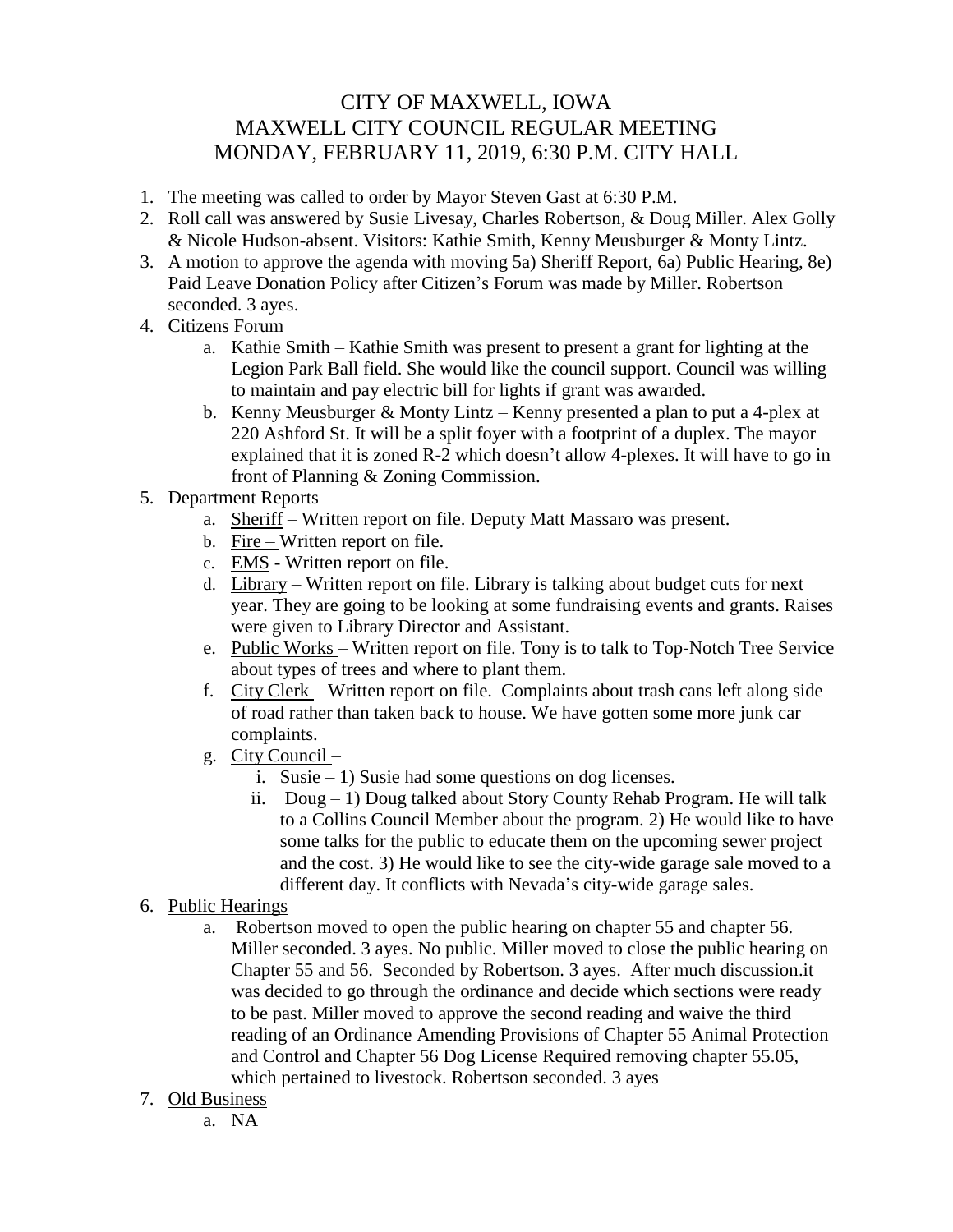- 8. New Business
	- a. Law Enforcement Services Contract Robertson motioned to authorize the mayor to sign the 2019 Law Enforcement Services Contract. Miller seconded. 3 ayes.
	- b. A Resolution to Certify and Assess the Cost of Delinquent Utility Bills to the Responsible Property Owners for Collection in the Same Manner as Property Taxes – Robertson moved to approve Resolution2019-03 moved to approve Resolution 2019-03 A Resolution to Certify and Assess the Cost of Delinquent Utility Bills to the Responsible Property Owners for Collection in the Same Manner as Property Taxes. Miller seconded. 3 ayes
	- c. Unpaid Utility Bills Miller moved to waive the \$150 deposit due to extenuating circumstances as long as the resident continues to keep their utility bill paid on time. Robertson seconded. 3 ayes.
	- d. Discussion on Shed and Rear Lot Line Variance on Property within 200 Ft of City Property. – The residents at 603 Rock Creek Dr is asking for a variance on a building and on the rear lot line set back. The city owns property within 200 ft and can have an opinion on whether there should be a variance granted. Robertson moved to allow Board of Adjustment to decide on variance without a recommendation from the city. Livesay seconded. 3 ayes.
	- e. Paid Leave Donation Policy The staff and attorney will be given a copy of the policy for approval. A final approval from council will be at the March 11<sup>th</sup> meeting.
	- f. Council Review of Draft City Code Pages 625 through 962 (Chapter 135 through 170) – Recommendations from the Building Inspectors is needed. Need feedback from Planning & Zoning Commission for the chapters 165 & 170.
	- g. Budget Review Fiscal Year 2019/2020 Discussion of the 20/21 budget contained the Baldwin St and Storm Sewer Projects. Options for the use of LOST Funds were discussed. Miller motioned to authorize publishing and setting a public hearing for the 20/21 budget. Livesay seconded. 3 ayes.
- 9. Consent Agenda
- **1)** Miller moved to accept the January 14, 2019 minutes and bills. Livesay seconded. 3 ayes. Robertson abstained on minutes.

| 2) | Bills presented were as follows: |
|----|----------------------------------|
|    |                                  |

| <b>CLAIMS REPORT</b>                |                                   |               |
|-------------------------------------|-----------------------------------|---------------|
| <b>VENDOR</b>                       | <b>REFERENCE</b>                  | <b>AMOUNT</b> |
| AFLAC                               | AFLAC CANCER                      | 378.72        |
| <b>ALLIANT ENERGY</b>               | <b>MONTHLY UTILITY BILL</b>       | 5,275.37      |
| <b>AMES LOCK &amp; SECURITY</b>     | <b>12 PADLOCKS</b>                | 203.4         |
| ARNOLD MOTOR SUPPLY/AUTO            |                                   |               |
| VALUE                               | <b>HEADLAMP FOR SNOW PLOW</b>     | 39.57         |
| <b>BADGER METER</b>                 | 80027926-DEV. 27, 2018 INVOICE    | 959.49        |
| <b>BANLEACO</b>                     | <b>COPIER/PRINER AND OVERAGES</b> | 172.09        |
| <b>BARCO MUNICIPAL PRODUCTS INC</b> | 32' MARSH BOOTS                   | 154.69        |
| CALDWELL, BRIERLY, CHALUPA, NUZUM   | LEAVE BANK PROPOSAL, 28E W/SCH    | 619           |
| <b>CASEYS GENERAL STORE</b>         | <b>MONTHLY GAS &amp; DIESEL</b>   | 259.14        |
| <b>CHITTY GARBAGE SERVICE</b>       | <b>MONTHLY GARBAGE</b>            | 4,151.11      |
| <b>CONSUMERS ENERGY</b>             | RCH ELECTRIC                      | 14.84         |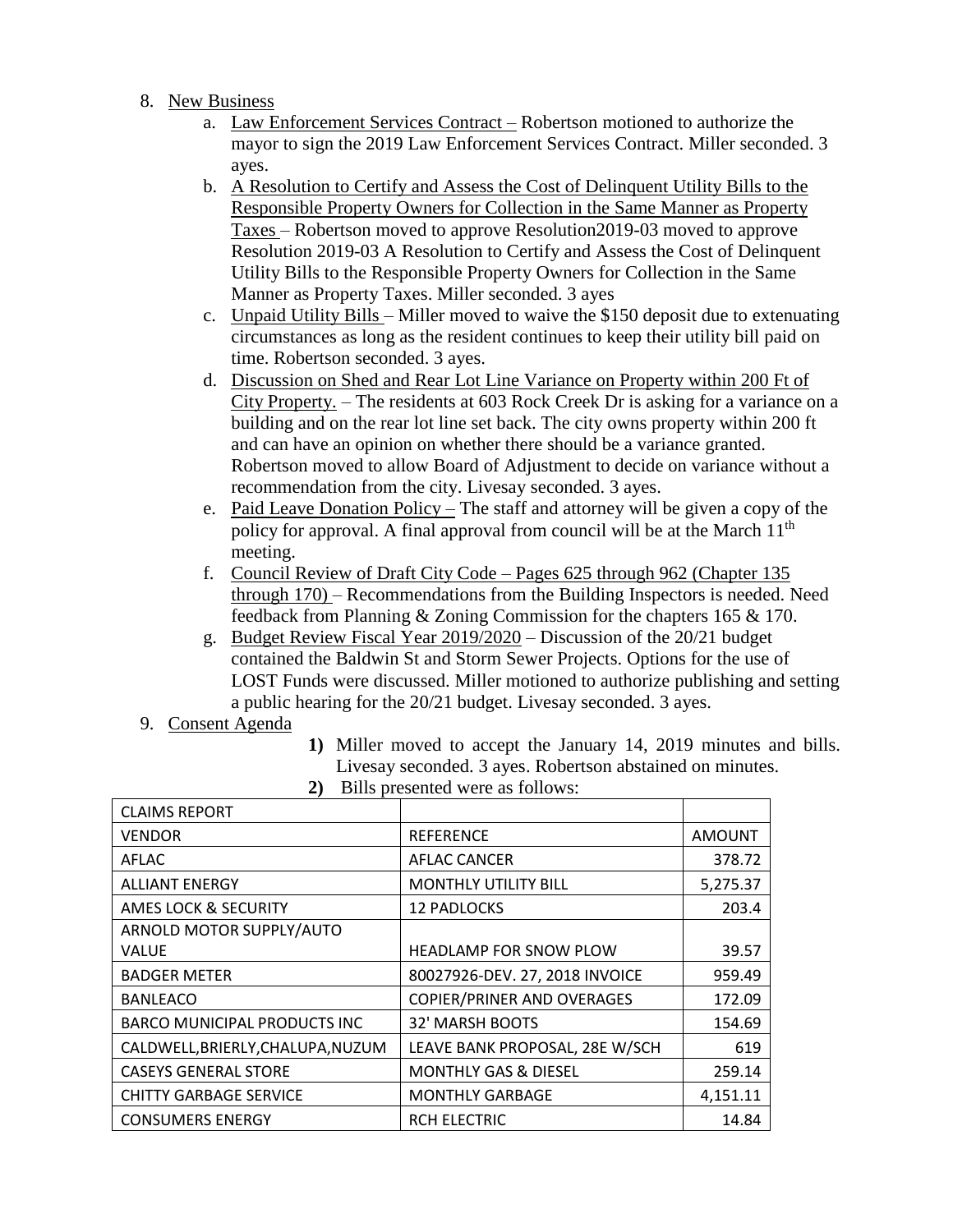| <b>DEMCO</b>                         | LAMINATING POUCH, 3 DAY STICKER           | 91.28     |
|--------------------------------------|-------------------------------------------|-----------|
| <b>FELD FIRE</b>                     | FACESHIELD, FIREWIPES, CLEANPAD           | 1,053.18  |
| <b>GATEHOUSE-AMES TRIBUNE</b>        | LEGALS, MINUTES, PUBLIC HEARINGS          | 414.48    |
| HILLARY FIELDSEND CREATIVE SVC       | DESIGN OF BROCHURE, PRINT, MAIL           | 810       |
| <b>IOWA DEP OF REVENUE</b>           | <b>WATER EXERCISE TAX</b>                 | 1,571.00  |
| <b>IOWA DEP OF REVENUE</b>           | <b>SALES TAX SEWER</b>                    | 146       |
| <b>IOWA REGIONAL UTILITIES ASSOC</b> | <b>RCH MONTHLY WATER</b>                  | 870.44    |
| <b>IPERS</b>                         | <b>IPERS</b>                              | 2,801.59  |
| <b>KEYSTONE LABORATORIES INC</b>     | #1C00035-SOLIDS,NITROGEN,BOD              | 499       |
| <b>KEYSTONE LABORATORIES INC</b>     | #1C00765-SOLIDS,NITROGEN,BOD              | 298       |
| MAXWELL STATE BANK                   | <b>FED/FICA TAXES</b>                     | 3,948.10  |
| <b>MAXWELL STATE BANK</b>            | SAFE DEPOSIT BOX 67                       | 45        |
| MAXWELL STATE BANK                   | SAFE DEPOSIT BOX 71                       | 45        |
| SWAMK MOVIE LICENSING USA            | <b>COPYRIGHT COMPLIAMCE SITE LICN</b>     | 166       |
| <b>MYERS CONCRETE CONST</b>          | TRIANGLE ON TROTTER, STRT PATCH           | 3,737.00  |
| POLK COUNTY FIRE CHIEF ASSOC         | <b>2019 DUES</b>                          | 25        |
| <b>MAXWELL POST OFFICE</b>           | 5 ROLLS OF STAMPS                         | 250       |
| <b>SNYDER &amp; ASSOCIATES</b>       | SPECIAL ASSESSMENT POLICY                 | 2,428.96  |
| <b>SNYDER &amp; ASSOCIATES</b>       | WATER/SEWER BUDGET PLNNG ASST             | 300       |
| <b>STAPLES CREDIT PLAN</b>           | RECEIPT BOOKS, BATTERIES, ENVLPS          | 249.47    |
| STORY COUNTY FIREFIGHTERS ASSC       | 2019 STORY CTY FIREFIGHTER DUE            | 25        |
| <b>STORY COUNTY TREASURER</b>        | LAW ENFORCEMENT 3RD QTR FY1819            | 13,666.60 |
| <b>ROD MEEK</b>                      | REMOVAL OF 3 TREES & STUMPS               | 2,247.00  |
| <b>TRUCK EQUIPMENT INC</b>           | <b>HEADLIGHT RELAY &amp; PINS FOR SNO</b> | 25.86     |
| U.S. BANK                            | <b>LIBRARY AMAZON PRIME</b>               | 27.8      |
| <b>US CELLULAR</b>                   | MONTHLY CELL PHONE                        | 202.48    |
| WINDSTREAM                           | #091143516-PHONE & INTERNET               | 749.71    |
| PAYROLL CHECKS ON 1/16/2019          |                                           | 4,629.08  |
| PAYROLL CHECKS ON 1/30/2019          |                                           | 4,764.07  |
| ***** REPORT TOTAL *****             |                                           | 58,314.52 |

Expenses by Fund 001-General \$ 37,175.14 110-Road \$ 4,782.37<br>600-Water \$ 9,088.09  $$9,088.09$ <br> $$7,268.93$  $610$ -Sewer

> 10. A motion to adjourn the meeting at 9:25 PM was moved by Miller. Seconded by Livesay. 3 ayes.